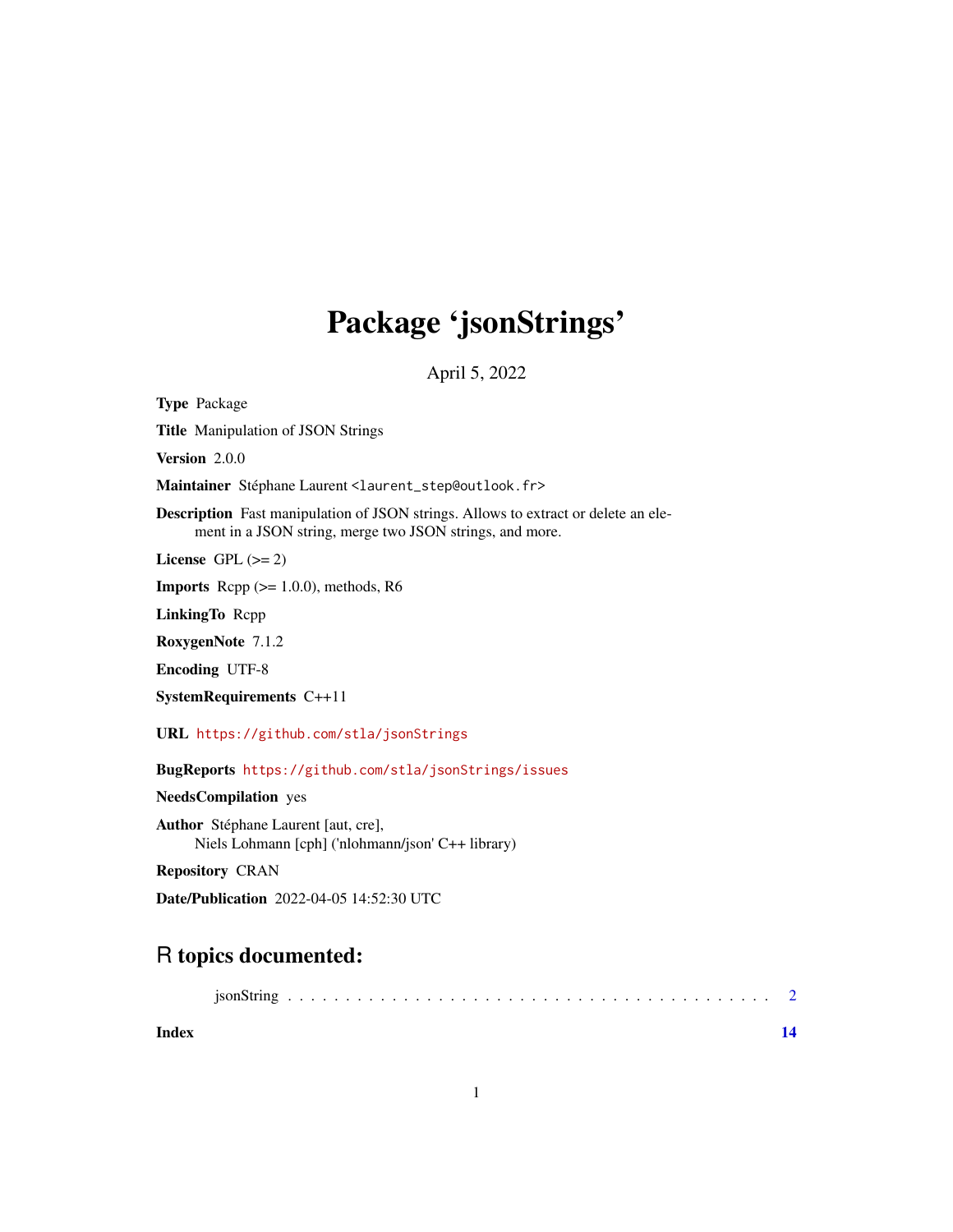<span id="page-1-0"></span>

#### Description

R6 class to represent a JSON string.

#### Active bindings

prettyPrint get or set the value of prettyPrint

#### Methods

### Public methods:

- [jsonString\\$new\(\)](#page-1-1)
- [jsonString\\$print\(\)](#page-2-0)
- [jsonString\\$asString\(\)](#page-2-1)
- [jsonString\\$at\(\)](#page-2-2)
- [jsonString\\$hasKey\(\)](#page-3-0)
- [jsonString\\$keys\(\)](#page-3-1)
- [jsonString\\$addProperty\(\)](#page-3-2)
- [jsonString\\$erase\(\)](#page-4-0)
- [jsonString\\$size\(\)](#page-4-1)
- [jsonString\\$update\(\)](#page-4-2)
- [jsonString\\$merge\(\)](#page-5-0)
- [jsonString\\$patch\(\)](#page-5-1)
- [jsonString\\$push\(\)](#page-5-2)
- [jsonString\\$is\(\)](#page-6-0)
- [jsonString\\$type\(\)](#page-6-1)
- [jsonString\\$flatten\(\)](#page-6-2)
- [jsonString\\$unflatten\(\)](#page-7-0)
- [jsonString\\$writeFile\(\)](#page-7-1)
- [jsonString\\$copy\(\)](#page-7-2)

#### <span id="page-1-1"></span>Method new(): Creates a new jsonString object.

*Usage:* jsonString\$new(string) *Arguments:* string a string representing a JSON object, or the path to a JSON file *Returns:* A jsonString object. *Examples:*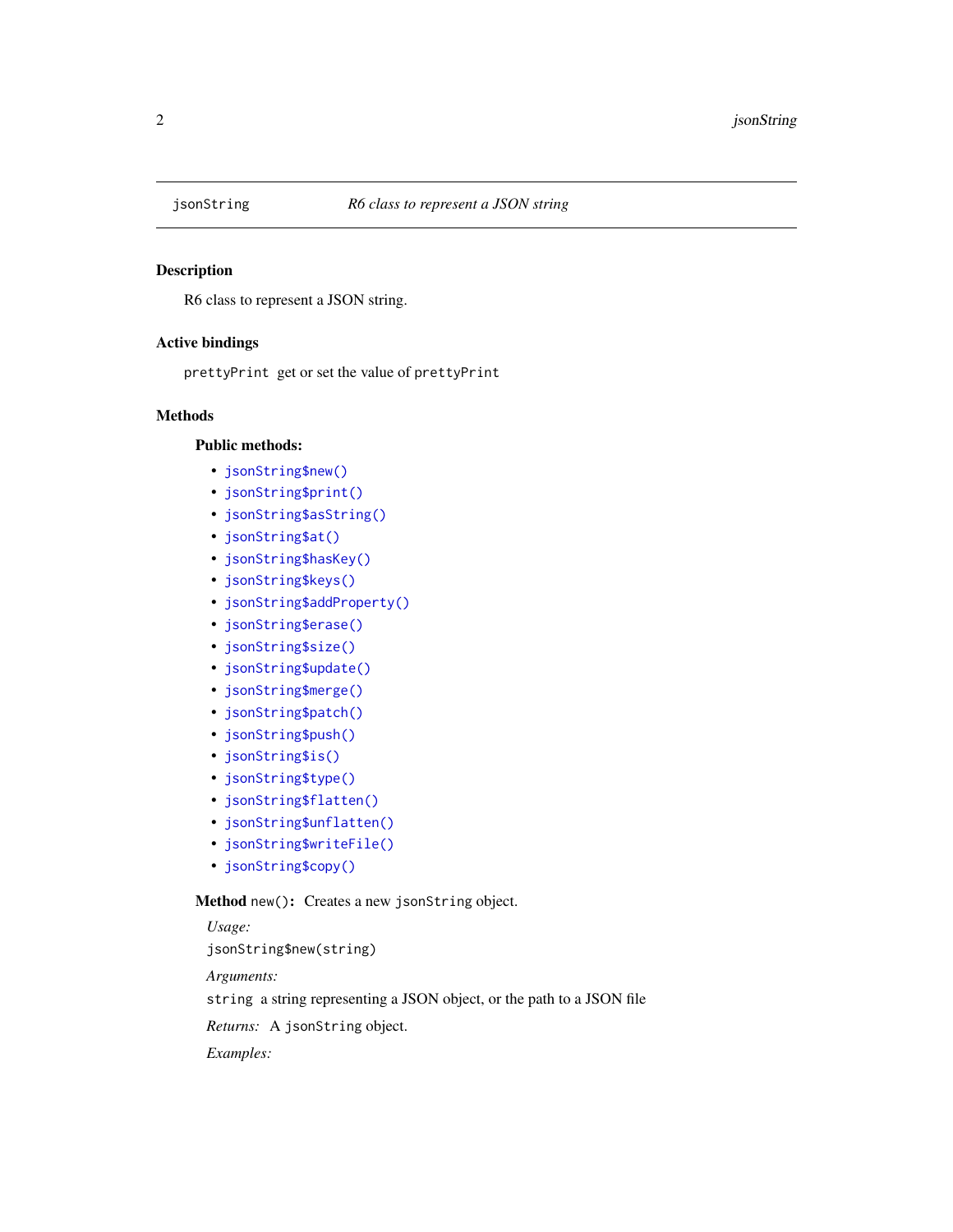```
jstring <- jsonString$new(
  "[1, [\"a\", 99], {\"x\": [2,3,4], \"y\": 42}]"
\sum_{i=1}^{n}jstring$prettyPrint
jstring
jstring$prettyPrint <- FALSE
jstring
jstring <- "[1, [\"a\", 99], {\"x\": [2,3,4], \"y\": 42}]"
jsonString$new(jstring)
```
<span id="page-2-0"></span>Method print(): Print a jsonString object.

```
Usage:
jsonString$print(...)
Arguments:
... ignored
Examples:
jstring <- jsonString$new(
  "[1, [\"a\", 99], {\"x\": [2,3,4], \"y\": 42}]"
\lambdajstring
jstring$prettyPrint <- FALSE
jstring
```
<span id="page-2-1"></span>Method asString(): Converts a jsonString to a character string.

```
Usage:
jsonString$asString(pretty = FALSE)
Arguments:
pretty Boolean, whether to get a pretty string
Returns: A string.
Examples:
jstring <- jsonString$new(
  "[1, [\"a\", 99], {\"x\": [2,3,4], \"y\": 42}]"
)
cat(jstring$asString())
cat(jstring$asString(pretty = TRUE))
```
<span id="page-2-2"></span>Method at(): Extract an element in a JSON string by giving a path of keys or indices.

*Usage:* jsonString\$at(...) *Arguments:* ... the elements forming the path, integers or strings *Returns:* A jsonString object.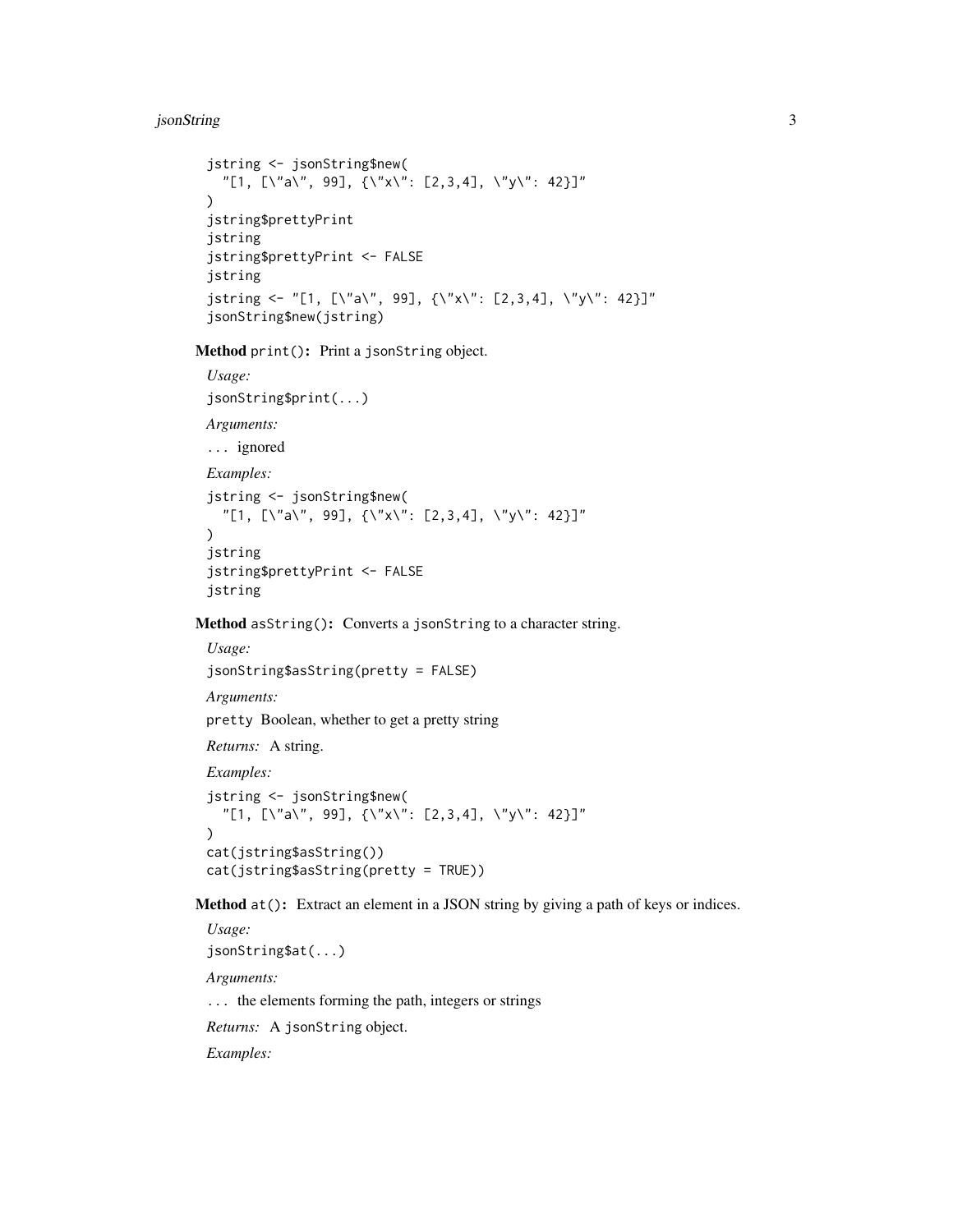```
jstring <- jsonString$new(
  "[1, [\"a\", 99], {\"x\": [2,3,4], \"y\": 42}]"
\lambdajstring$at(1)
jstring$at(2, "x")
```
<span id="page-3-0"></span>Method hasKey(): Checks whether a key exists in the reference JSON string.

```
Usage:
jsonString$hasKey(key)
Arguments:
key a string
Returns: A Boolean value.
Examples:
jstring <- jsonString$new(
  "[1, [\"a\", 99], {\"x\": [2,3,4], \"y\": 42}]"
\lambdajstring$hasKey("x")
jstring <- jsonString$new(
  "{\{\ }"x\}'': [2,3,4], \ '''y\}'': 42\}'\lambda
```
jstring\$hasKey("x")

<span id="page-3-1"></span>Method keys(): Get the keys of the reference JSON string (if it represents an object).

```
Usage:
jsonString$keys()
Returns: A character vector.
Examples:
jstring <- jsonString$new(
  "{\{\ \ }''x{\}'': [2,3,4], \ {\\ }''y{\}'': 42\}")
jstring$keys()
```
<span id="page-3-2"></span>Method addProperty(): Add a new property to the reference JSON string (if it represents an object).

*Usage:* jsonString\$addProperty(key, value) *Arguments:* key a character string, the key of the new property value a JSON string, either a jsonString object or a string

*Returns:* This updates the reference JSON string and this returns it invisibly.

*Examples:*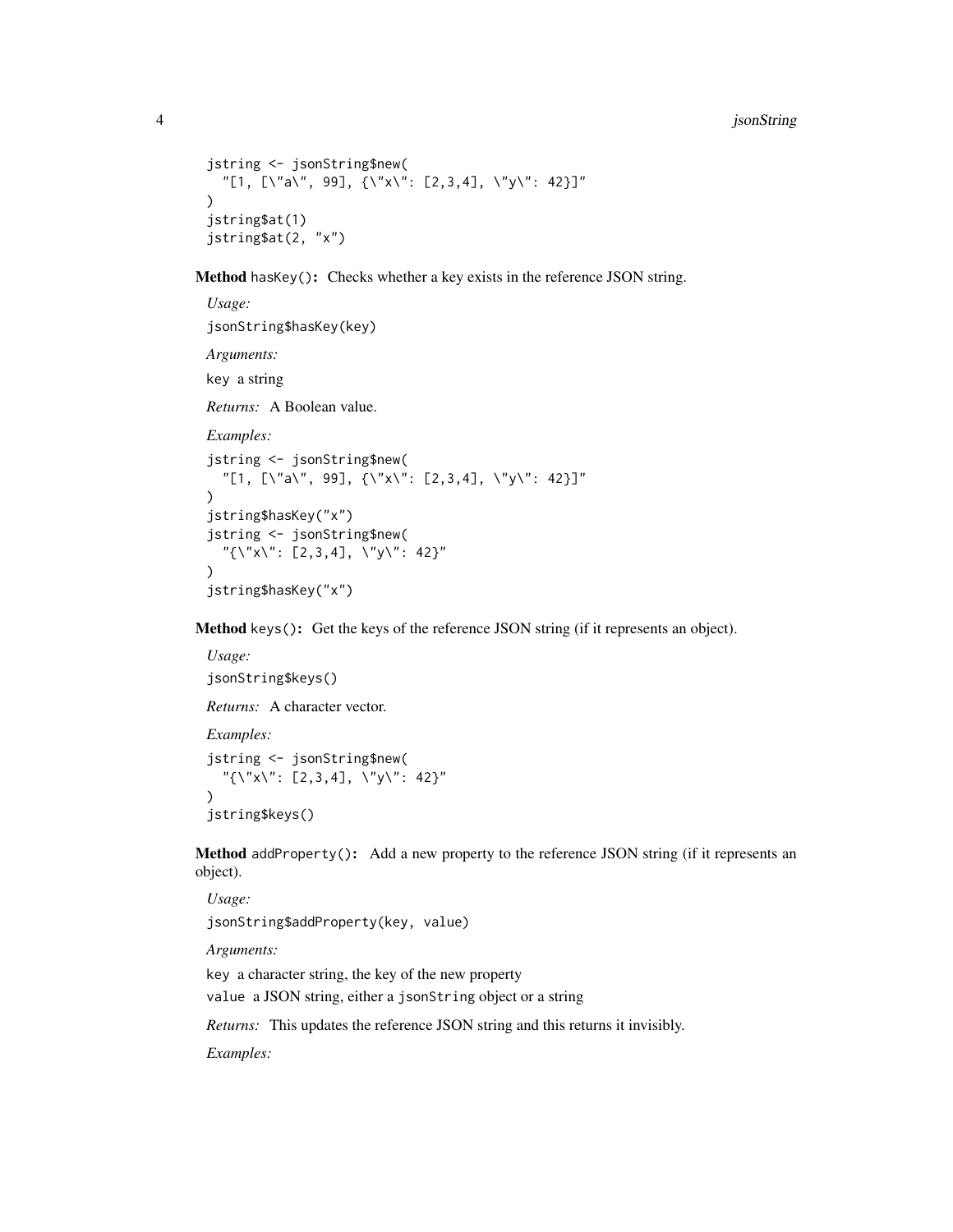```
jstring <- jsonString$new(
  "\{\\\n^n\in [1,2,3],\n\|"\text{b}\n\|"\cdot\|\text{hello}\n\}''\sum_{i=1}^{n}ppty <- jsonString$new("[9, 99]")
jstring$addProperty("c", ppty)
jstring
jstring$addProperty("d", "null")
jstring
```
<span id="page-4-0"></span>Method erase(): Erase an object property or an array element from the reference JSON string.

*Usage:* jsonString\$erase(at)

*Arguments:*

at either a character string, the key of the property to be erased, or an integer, the index of the array element to be erased

*Returns:* This invisibly returns the updated reference JSON string.

*Examples:*

```
jstring <- jsonString$new(
  "\{\\a\}' : [1,2,3],\\b'\b\}' : \{\n"hello\" \}"\lambdajstring$erase("b")
jstring
jstring <- jsonString$new("[1, 2, 3, 4, 5]")
jstring$erase(2)
jstring
```
<span id="page-4-1"></span>Method size(): Number of elements in the reference JSON string.

```
Usage:
jsonString$size()
Returns: An integer.
Examples:
jstring <- jsonString$new(
  "\{\\a\}' : [1,2,3],\\b'\b\}' : \{\n"hello\" \}")
jstring$size()
```
<span id="page-4-2"></span>Method update(): Update the reference JSON string (if it represents an object).

*Usage:* jsonString\$update(jstring)

*Arguments:*

jstring a JSON string representing an object, either a jsonString object or a string

*Returns:* This invisibly returns the updated reference JSON string.

*Examples:*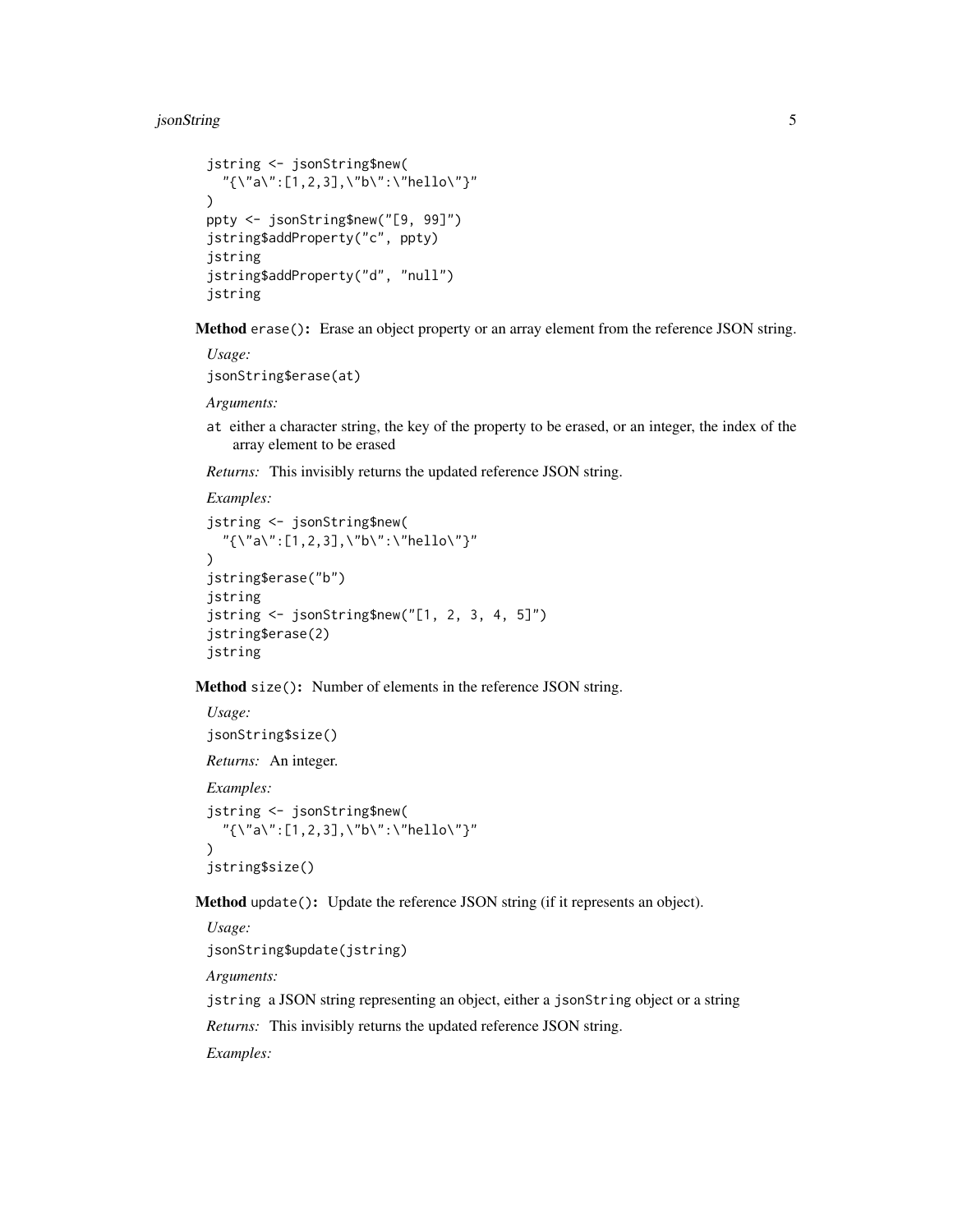```
jstring <- jsonString$new(
  "\{\\a\}' : [1,2,3],\\b'\b\'\colon\hbox{^\prime} hello\b''\lambdajstring2 <- "{\"a\":[4,5,6],\"c\":\"goodbye\"}"
jstring$update(jstring2)
jstring
```
<span id="page-5-0"></span>Method merge(): Merge the reference JSON string (if it represents an object).

*Usage:*

jsonString\$merge(jstring)

*Arguments:*

jstring a JSON string, either a jsonString object or a string representing a JSON object

*Returns:* This invisibly returns the updated reference JSON string.

*Examples:*

```
jstring <- jsonString$new(
  "\{\\a\}' : [1,2,3],\\b'\b\}' : \{\n"hello\" \}")
jstring2 <- "{\"a\":[4,5,6],\"c\":\"goodbye\"}"
jstring$merge(jstring2)
jstring
```
<span id="page-5-1"></span>Method patch(): Apply a JSON patch to the reference JSON string (if it represents an array or an object).

*Usage:* jsonString\$patch(jspatch)

*Arguments:*

jspatch a JSON patch, a JSON string representing an array (see the link in details); it could be either a jsonString object or a string

*Details:* See [jsonpatch.com.](http://jsonpatch.com/)

*Returns:* A new jsonString object.

*Examples:*

```
jstring <- jsonString$new(
  "\{\ \right\}'' a\":[1,2,3], \"b\":\"hello\"}"
\lambdajspatch <- "[
  {\"op\": \"remove\", \"path\": \"/a\"},
  {\{\n \vee\n \neg \phi\}\n \vee\n \vee\n \neg \phi\}\n \vee\n \vee\n \neg \phi\\mathbb{I}''jstring$patch(jspatch)
```
<span id="page-5-2"></span>Method push(): Append an element to the reference JSON string (if it represents an array).

*Usage:* jsonString\$push(jstring) *Arguments:*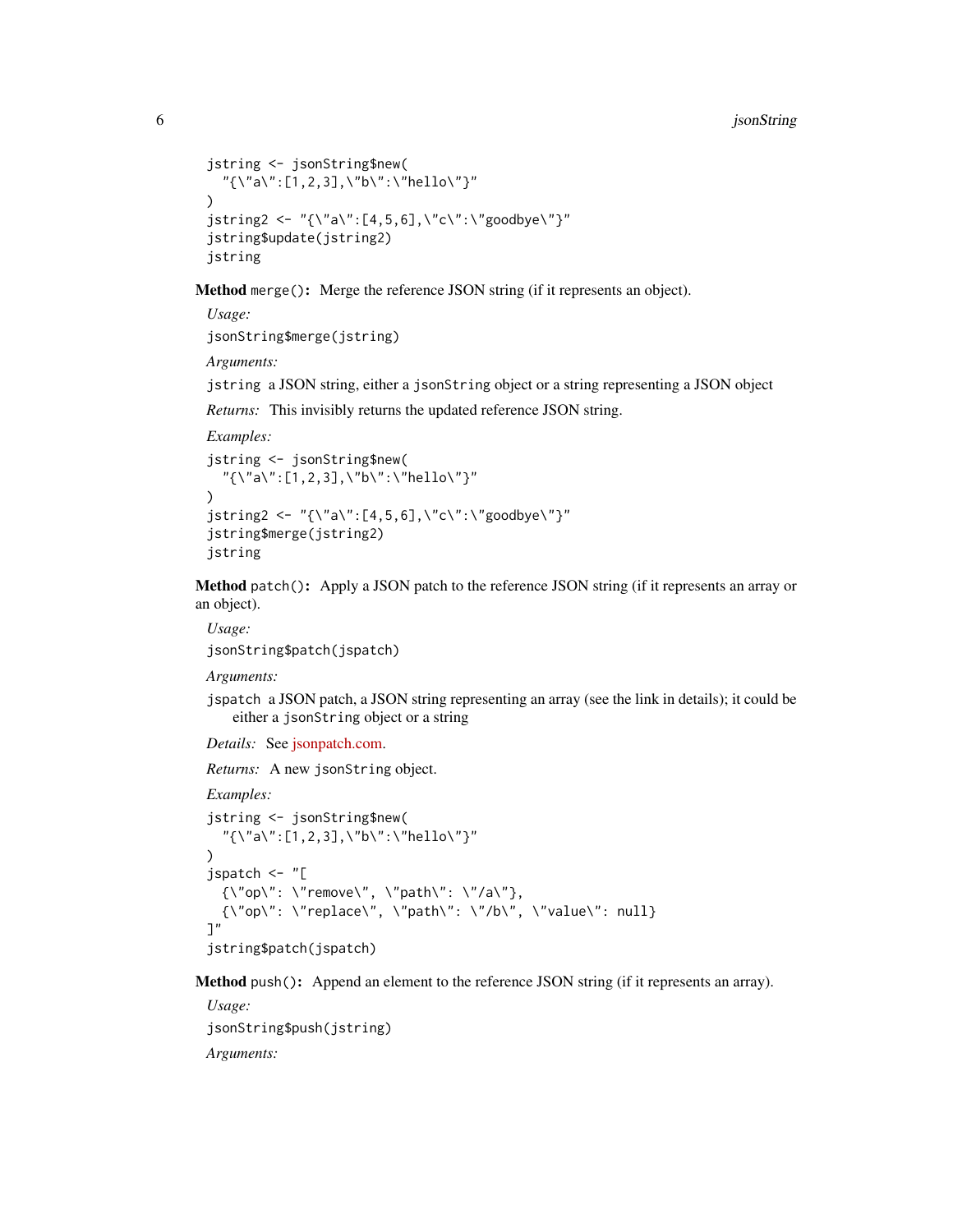jstring a JSON string, either a jsonString object or a string representing a JSON object

*Returns:* This invisibly returns the updated reference JSON string.

```
Examples:
jstring <- jsonString$new("[1, 2, 3, 4, 5]")
jstring2 <- jsonString$new(
  "\{\\\"a\\\":[4,5,6],\\\"c\\\":\\\"goodbye\\\"]')
jstring$push(jstring2)
jstring
```
<span id="page-6-0"></span>Method is(): Check the type of the reference JSON string.

*Usage:*

jsonString\$is(type)

*Arguments:*

```
type the type to be checked, one of "array", "object", "string", "number", "integer",
   "float", "null", "boolean"
```
*Returns:* A Boolean value.

*Examples:*

```
jstring <- jsonString$new(
  "{\mathcal{N}} a\":[1,2,3],\"b\":\"hello\"}"
)
jstring$is("object")
jstring$is("array")
jstring <- jsonString$new("999")
jstring$is("integer")
jstring$is("number")
jstring$is("float")
```
<span id="page-6-1"></span>Method type(): Get the type of the reference JSON string.

*Usage:* jsonString\$type()

*Returns:* A character string indicating the type of the JSON string.

*Examples:*

```
jstring <- jsonString$new(
  "\{\ \right\}'' a\":[1,2,3], \"b\":\"hello\"}"
\lambdajstring$type()
jstring <- jsonString$new("999")
jstring$type()
```
<span id="page-6-2"></span>Method flatten(): Flatten the reference JSON string.

*Usage:* jsonString\$flatten() *Returns:* A new jsonString object.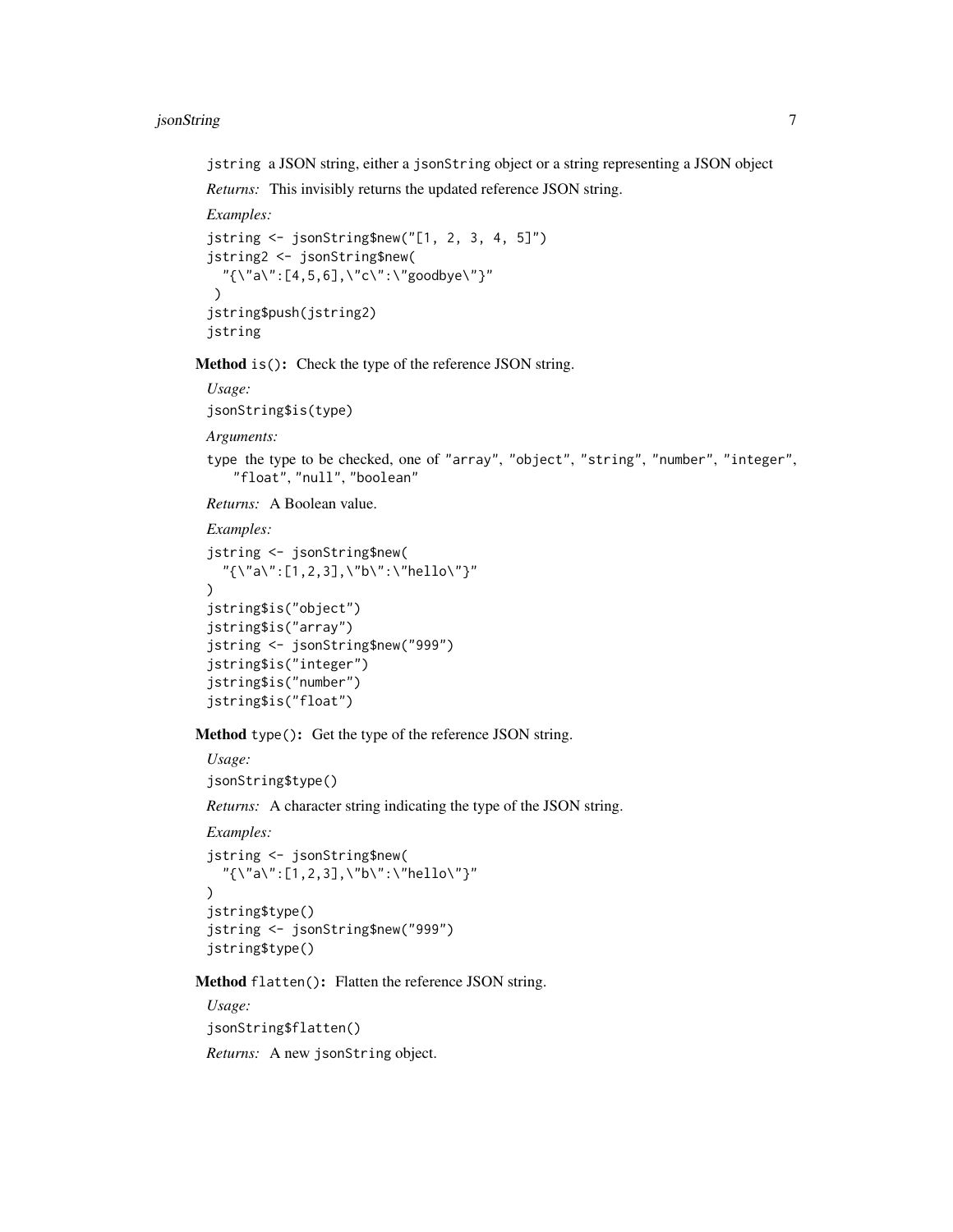```
Examples:
jstring <- jsonString$new(
  "{\"a\":[1,2,3],\"b\":{\"x\":\"hello\",\"y\":\"hi\"}}"
)
jstring$flatten()
```
<span id="page-7-0"></span>Method unflatten(): Unflatten the reference JSON string (if it is flattened).

*Usage:* jsonString\$unflatten()

*Returns:* A new jsonString object.

*Examples:*

```
folder <- system.file(package = "jsonStrings")
files <- list.files(folder, recursive = TRUE)
sizes <- file.size(file.path(folder, files))
files <- sprintf('"%s"', paste0("/", files))
string <- sprintf("{%s}", paste0(files, ":", sizes, collapse = ","))
jstring <- jsonString$new(string)
jstring$unflatten()
```
<span id="page-7-1"></span>Method writeFile(): Write the reference JSON string to a file.

```
Usage:
jsonString$writeFile(filename)
Arguments:
filename name of the file
Returns: Nothing.
Examples:
jstring <- jsonString$new(
  "\{\ \right\}'' a\":[1,2,3], \"b\":\"hello\"}"
\lambdajsonfile <- tempfile(fileext = ".json")
jstring$writeFile(jsonfile)
cat(readLines(jsonfile), sep = "\n")
jsonString$new(jsonfile)
```
<span id="page-7-2"></span>Method copy(): Copy the reference JSON string.

```
Usage:
jsonString$copy()
Returns: A new jsonString object.
Examples:
jstring <- jsonString$new(
  "\{\\\n^n\}:[1,2,3],\verb|b\\":\verb|v|"hello\verb|v|)
copy <- jstring$copy()
copy$erase("b")
```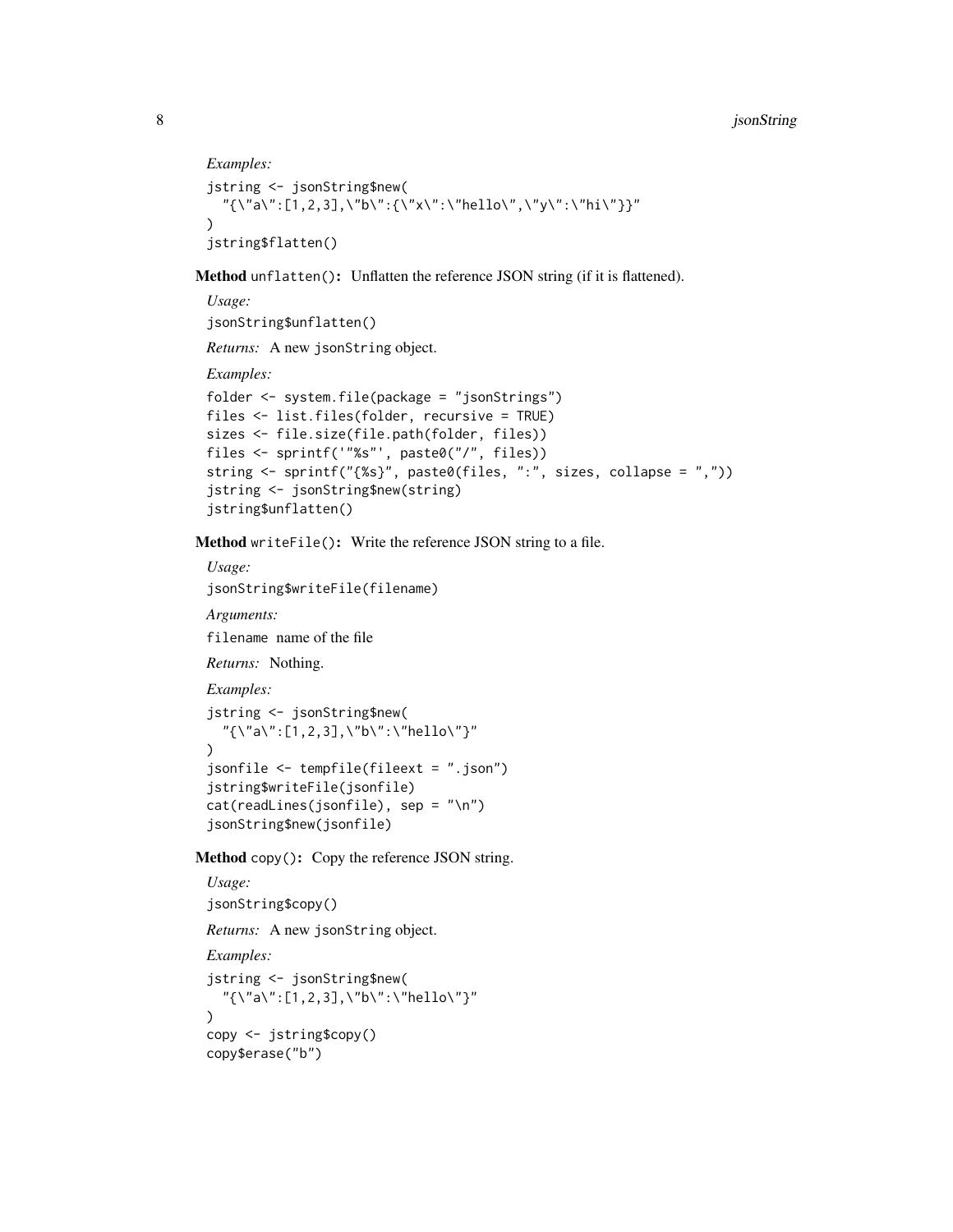```
jstring
naive_copy <- jstring
naive_copy$erase("b")
jstring
```
#### Examples

```
## ------------------------------------------------
## Method `jsonString$new`
## ------------------------------------------------
jstring <- jsonString$new(
  "[1, [\"a\", 99], {\"x\": [2,3,4], \"y\": 42}]"
\lambdajstring$prettyPrint
jstring
jstring$prettyPrint <- FALSE
jstring
jstring <- "[1, [\"a\", 99], {\"x\": [2,3,4], \"y\": 42}]"
jsonString$new(jstring)
## ------------------------------------------------
## Method `jsonString$print`
## ------------------------------------------------
jstring <- jsonString$new(
  "[1, [\ \rangle"a\", 99], \{\ \rangle"x\": [2,3,4], \ \rangle"\lor": 42}]"
\lambdajstring
jstring$prettyPrint <- FALSE
jstring
## ------------------------------------------------
## Method `jsonString$asString`
## ------------------------------------------------
jstring <- jsonString$new(
  "[1, [\"a\", 99], {\"x\": [2,3,4], \"y\": 42}]"
\lambdacat(jstring$asString())
cat(jstring$asString(pretty = TRUE))
## ------------------------------------------------
## Method `jsonString$at`
## ------------------------------------------------
jstring <- jsonString$new(
  "[1, [\"a\", 99], {\"x\": [2,3,4], \"y\": 42}]"
\lambdajstring$at(1)
jstring$at(2, "x")
```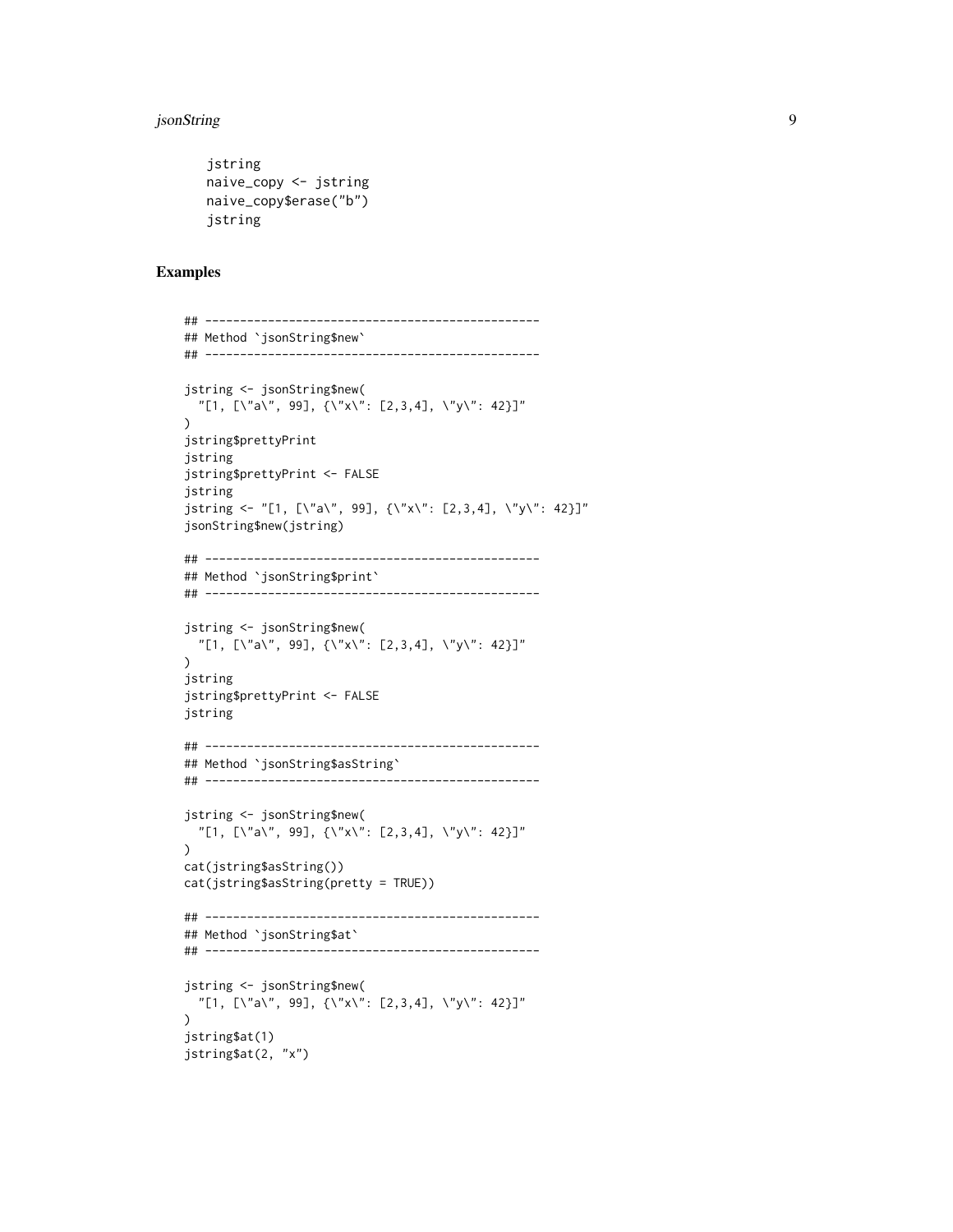```
## ------------------------------------------------
## Method `jsonString$hasKey`
## ------------------------------------------------
jstring <- jsonString$new(
  "[1, [\"a\", 99], {\"x\": [2,3,4], \"y\": 42}]"
\mathcal{L}jstring$hasKey("x")
jstring <- jsonString$new(
  "{\"x\": [2,3,4], \"y\": 42}"
\lambdajstring$hasKey("x")
## ------------------------------------------------
## Method `jsonString$keys`
## ------------------------------------------------
jstring <- jsonString$new(
  "\{\ \^n x\ \^n : \ [2,3,4], \ \^n y\ \^n : \ 42\}"
)
jstring$keys()
## ------------------------------------------------
## Method `jsonString$addProperty`
## ------------------------------------------------
jstring <- jsonString$new(
  "\{\\a\}' : [1,2,3],\\b'\b\}' : \{\n"hello"\}\mathcal{L}ppty <- jsonString$new("[9, 99]")
jstring$addProperty("c", ppty)
jstring
jstring$addProperty("d", "null")
jstring
## ------------------------------------------------
## Method `jsonString$erase`
## ------------------------------------------------
jstring <- jsonString$new(
  "\{\\\n^n\}: [1,2,3],\n\"\nb\n"\colon\'\nhello\n"\}''\mathcal{L}jstring$erase("b")
jstring
jstring <- jsonString$new("[1, 2, 3, 4, 5]")
jstring$erase(2)
jstring
## ------------------------------------------------
## Method `jsonString$size`
## ------------------------------------------------
```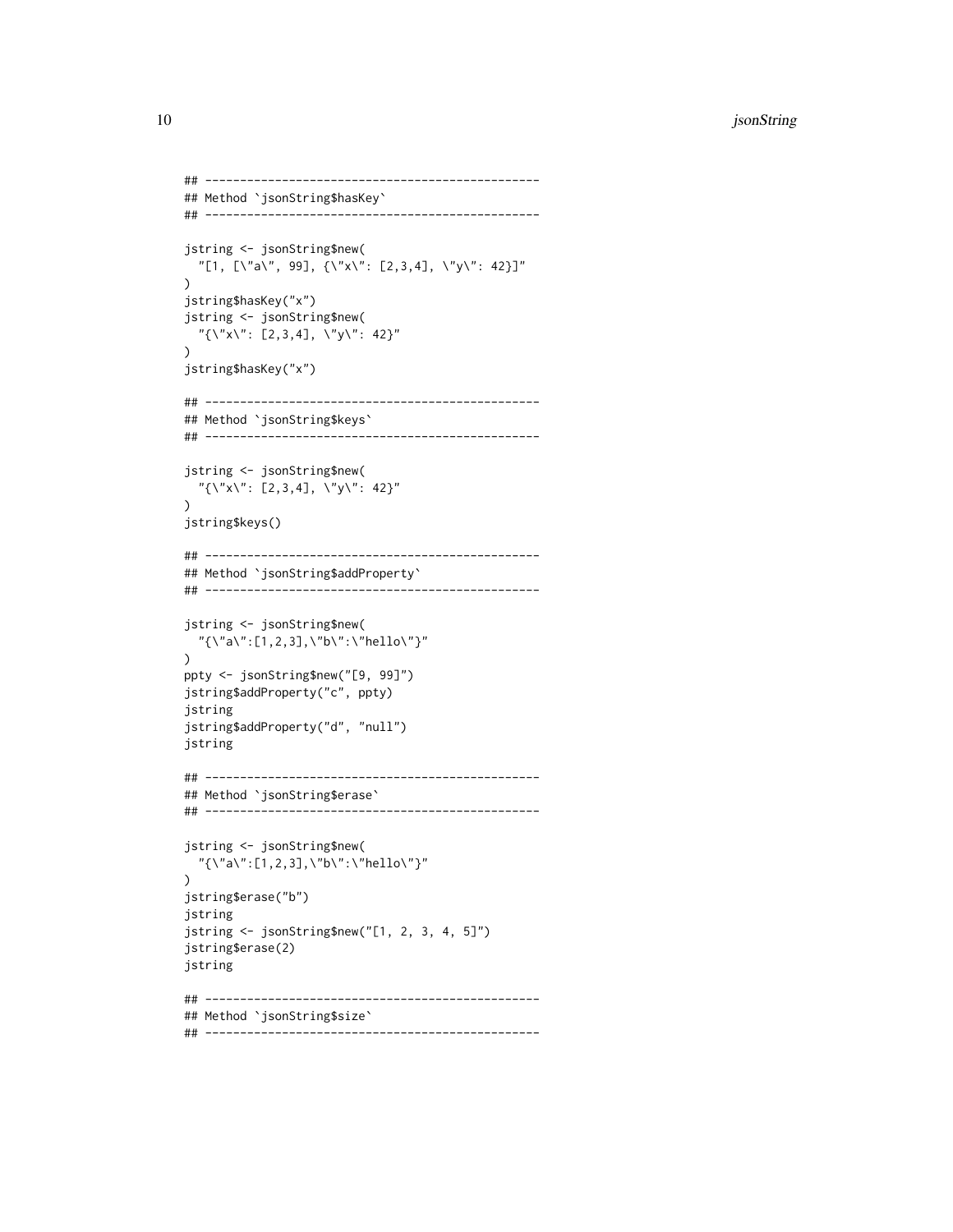```
jstring <- jsonString$new(
  "\{\\\n^n\}: [1,2,3],\n\text{'b}\n':\n\text{'hello}\n''\}''\mathcal{L}jstring$size()
## ------------------------------------------------
## Method `jsonString$update`
## ------------------------------------------------
jstring <- jsonString$new(
   "\{\\a\}' : [1,2,3],\\b'\b\}' : \{\text{hello}\''\}\lambdajstring2 <- "{\"a\":[4,5,6],\"c\":\"goodbye\"}"
jstring$update(jstring2)
jstring
## ------------------------------------------------
## Method `jsonString$merge`
## ------------------------------------------------
jstring <- jsonString$new(
   "\{\\n^na\'':[1,2,3],\\n^nb\'':\n^nhello\''\}''\lambdajstring2 <- "{\"a\":[4,5,6],\"c\":\"goodbye\"}"
jstring$merge(jstring2)
jstring
## ------------------------------------------------
## Method `jsonString$patch`
## ------------------------------------------------
jstring <- jsonString$new(
  "\{\\n^na\}':[1,2,3],\\verb|||'b\'\|:\verb|||'hello\'|"\}'')
jspatch \leq "[
  {\"op\": \"remove\", \"path\": \"/a\"},
  {\{\n \vee \text{op}\nolimits\nolimits\}'' : \{\n \vee \text{replace}\n \vee \text{op}\nolimits\nolimits', \ \ \text{op} \vee \text{op}\nolimits \vee'': \ \ \text{op} \vee \text{op}\nolimits \vee'': \ \ \text{op} \vee \text{op} \vee'': \ \text{op} \vee \text{op} \vee'': \ \text{op} \vee \text{op} \vee \text{op} \vee \text{op} \vee'': \ \text{op} \vee \text{op} \vee \text{op} \vee \text{op} \vee \text{op} \vee \text{op} \vee \text{\mathbb{R}^njstring$patch(jspatch)
## ------------------------------------------------
## Method `jsonString$push`
## ------------------------------------------------
jstring <- jsonString$new("[1, 2, 3, 4, 5]")
jstring2 <- jsonString$new(
  "\{\\\"a\\\":\[4,5,6\],\\\verb|"\"c\\\":\verb|"\"goodbye\\\"]"\lambdajstring$push(jstring2)
jstring
## ------------------------------------------------
## Method `jsonString$is`
```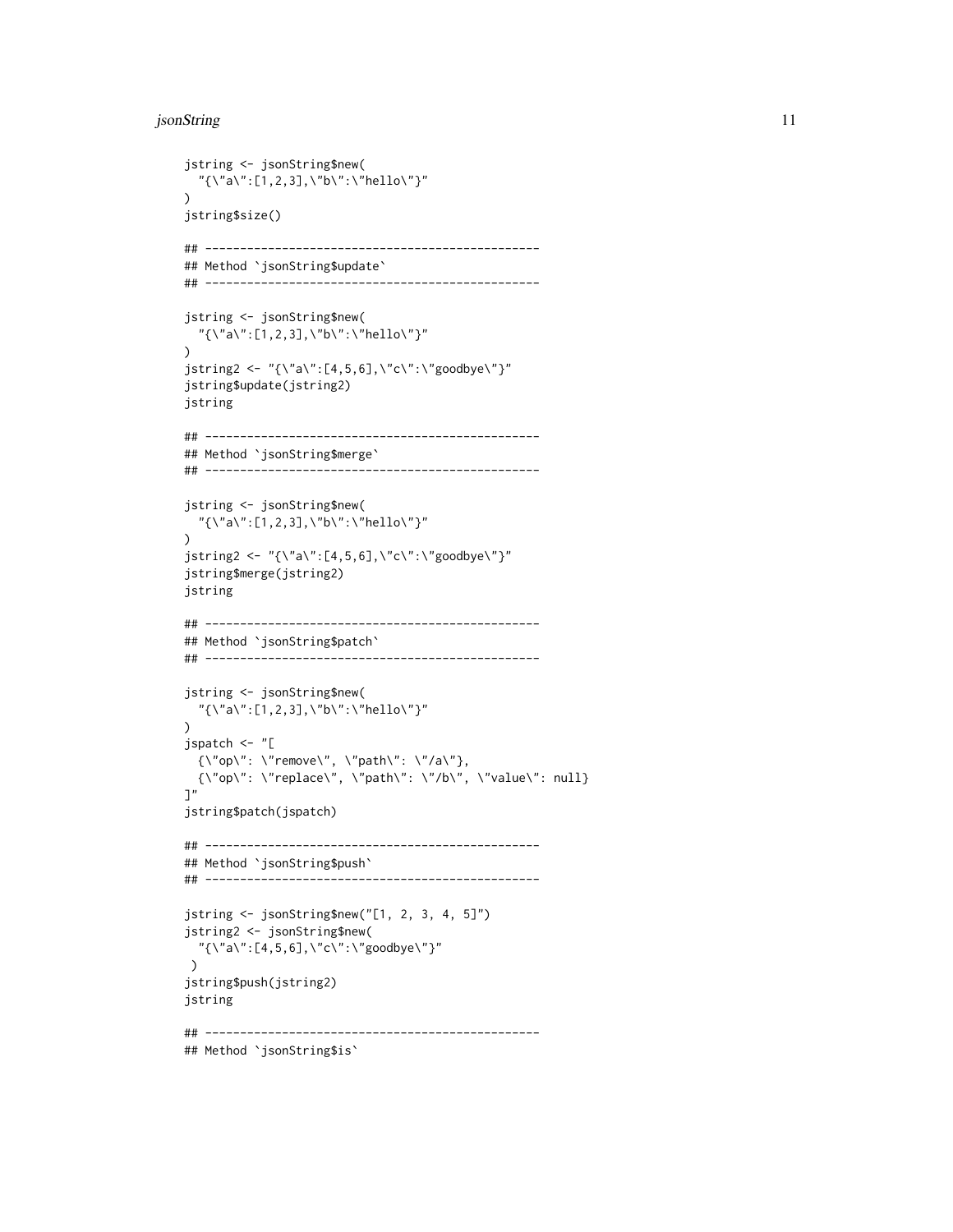```
## ------------------------------------------------
jstring <- jsonString$new(
  "\{\\\n^n\in [1,2,3],\n\}'':\"hello\"}"
)
jstring$is("object")
jstring$is("array")
jstring <- jsonString$new("999")
jstring$is("integer")
jstring$is("number")
jstring$is("float")
## ------------------------------------------------
## Method `jsonString$type`
## ------------------------------------------------
jstring <- jsonString$new(
  "\{\\a\}':[1,2,3],\{\b\}'':\{\nabla\}\))
jstring$type()
jstring <- jsonString$new("999")
jstring$type()
## ------------------------------------------------
## Method `jsonString$flatten`
## ------------------------------------------------
jstring <- jsonString$new(
  "\{\`a\`a\`r: [1,2,3],\`b\`r::{\`r\`a\`r:}\`hello\`r,\`y\`r:`\`hii\`r}\}"\lambdajstring$flatten()
## ------------------------------------------------
## Method `jsonString$unflatten`
## ------------------------------------------------
folder <- system.file(package = "jsonStrings")
files <- list.files(folder, recursive = TRUE)
sizes <- file.size(file.path(folder, files))
files <- sprintf('"%s"', paste0("/", files))
string <- sprintf("{%s}", paste0(files, ":", sizes, collapse = ","))
jstring <- jsonString$new(string)
jstring$unflatten()
## ------------------------------------------------
## Method `jsonString$writeFile`
## ------------------------------------------------
jstring <- jsonString$new(
  "\{\\\n^n\}: [1,2,3],\n\text{'b}\n'':\n'\text{'hello}\n'')
jsonfile <- tempfile(fileext = ".json")
jstring$writeFile(jsonfile)
```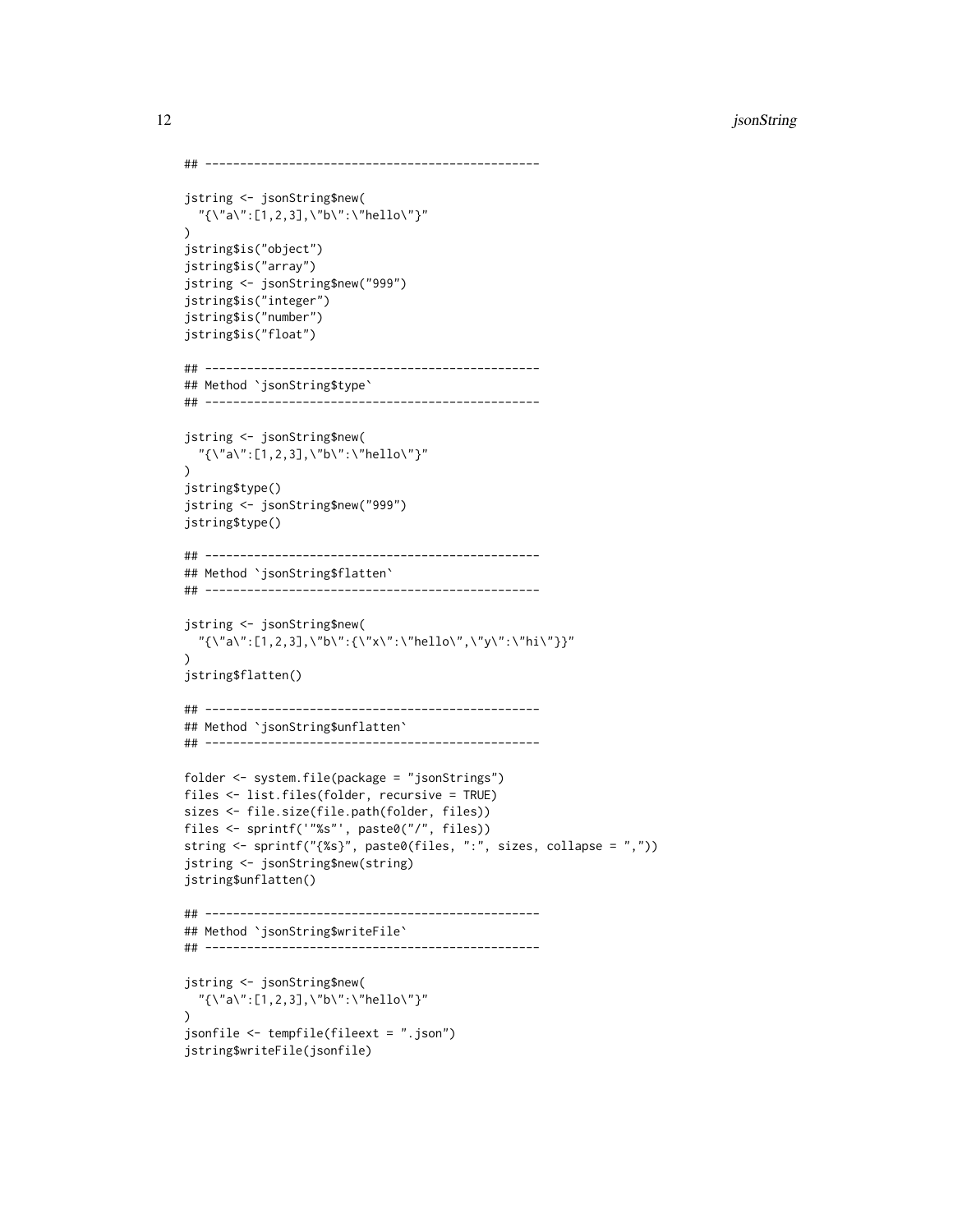```
cat(readLines(jsonfile), sep = "\n")
jsonString$new(jsonfile)
## ------------------------------------------------
## Method `jsonString$copy`
## ------------------------------------------------
jstring <- jsonString$new(
  "\{\\n"a\":\[1,2,3],\{\n"b\"\n':\{\n"hello"\}"\n\mathcal{L}copy <- jstring$copy()
copy$erase("b")
jstring
naive_copy <- jstring
naive_copy$erase("b")
jstring
```